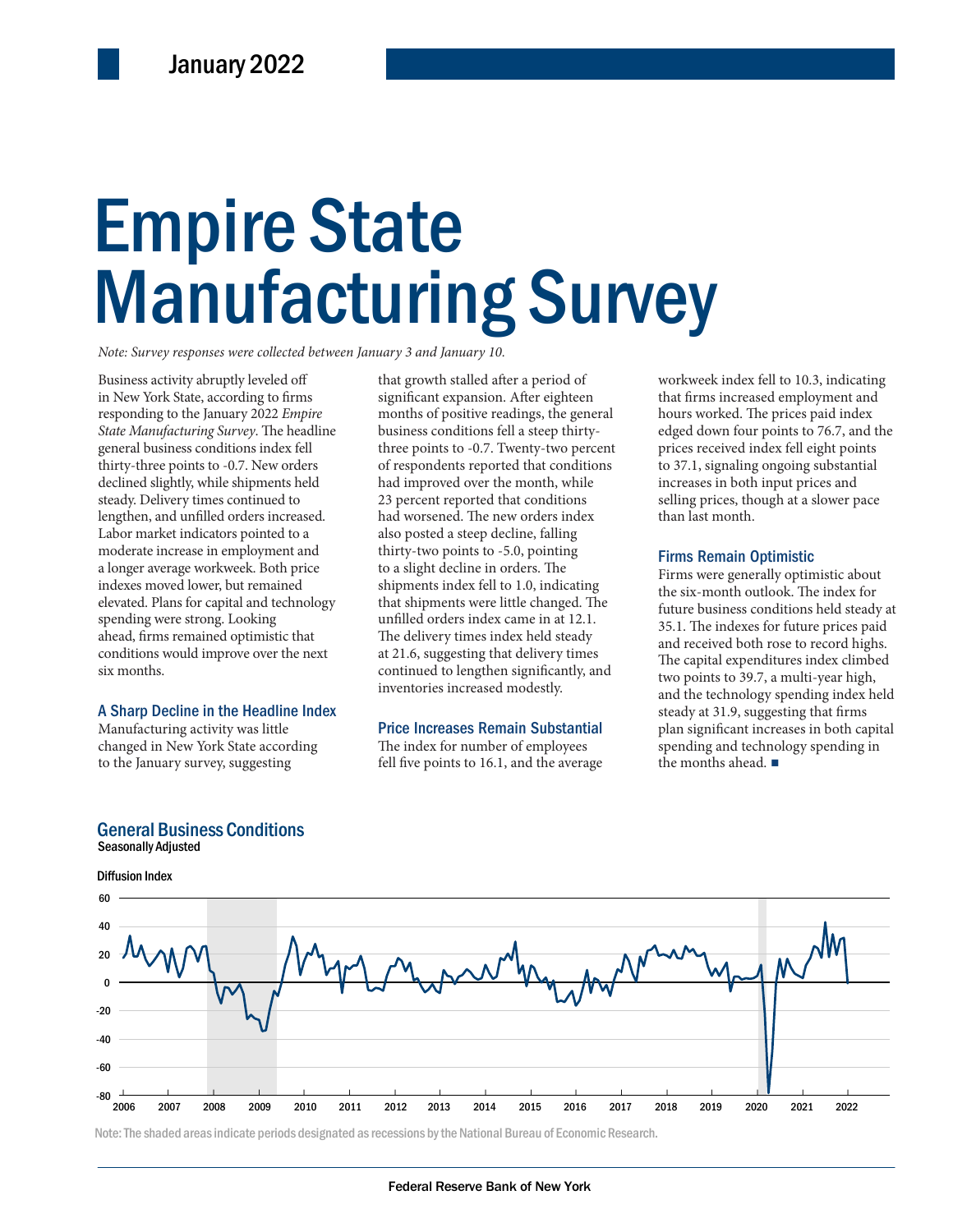## Current Indicators

Change from Preceding Month



|        | <b>Percent Reporting</b> |       |         |
|--------|--------------------------|-------|---------|
|        | Higher                   | Lower | Index   |
| Dec    | 45.2                     | 13.2  | 31.9    |
| Jan    | 22.1                     | 22.8  | $-0.7$  |
| Change |                          |       | $-32.6$ |



| <b>New Orders</b>     |        |        | <b>Percent Reporting</b> |         |
|-----------------------|--------|--------|--------------------------|---------|
| 50<br>$\Lambda$<br>25 |        | Higher | Lower                    | Index   |
| 0                     | Dec    | 42.0   | 14.9                     | 27.1    |
| $-25$                 | Jan    | 28.4   | 33.5                     | $-5.0$  |
| $-50$<br>$-75$        | Change |        |                          | $-32.1$ |

## **Shipments**



| <b>Percent Reporting</b> |       |         |
|--------------------------|-------|---------|
| Higher                   | Lower | Index   |
| 44.4                     | 17.3  | 27.1    |
| 24.1                     | 23.1  | 1.0     |
|                          |       | $-26.1$ |
|                          |       |         |





#### $-15\frac{L}{2016}$ | 2017 | 2018 | 2019 | 2020 | 2021 | 2022 -15 <u>Late and the contract of the contract of the contract of the contract of the contract of the contract of the contract of the contract of the contract of the contract of the contract of the contract of the contract of </u>  $\pmb{0}$  15 30 45 **Delivery Time**



|        | <b>Percent Reporting</b> |       |        |
|--------|--------------------------|-------|--------|
|        | Higher                   | Lower | Index  |
| Dec    | 34.7                     | 11.6  | 23.1   |
| Jan    | 29.3                     | 7.8   | 21.6   |
| Change |                          |       | $-1.5$ |
|        |                          |       |        |

|        | <b>Percent Reporting</b> |       |       |
|--------|--------------------------|-------|-------|
|        | Higher                   | Lower | Index |
| Dec    | 28.1                     | 19.0  | 9.1   |
| Jan    | 25.9                     | 15.5  | 10.3  |
| Change |                          |       | 1.2.  |
|        |                          |       |       |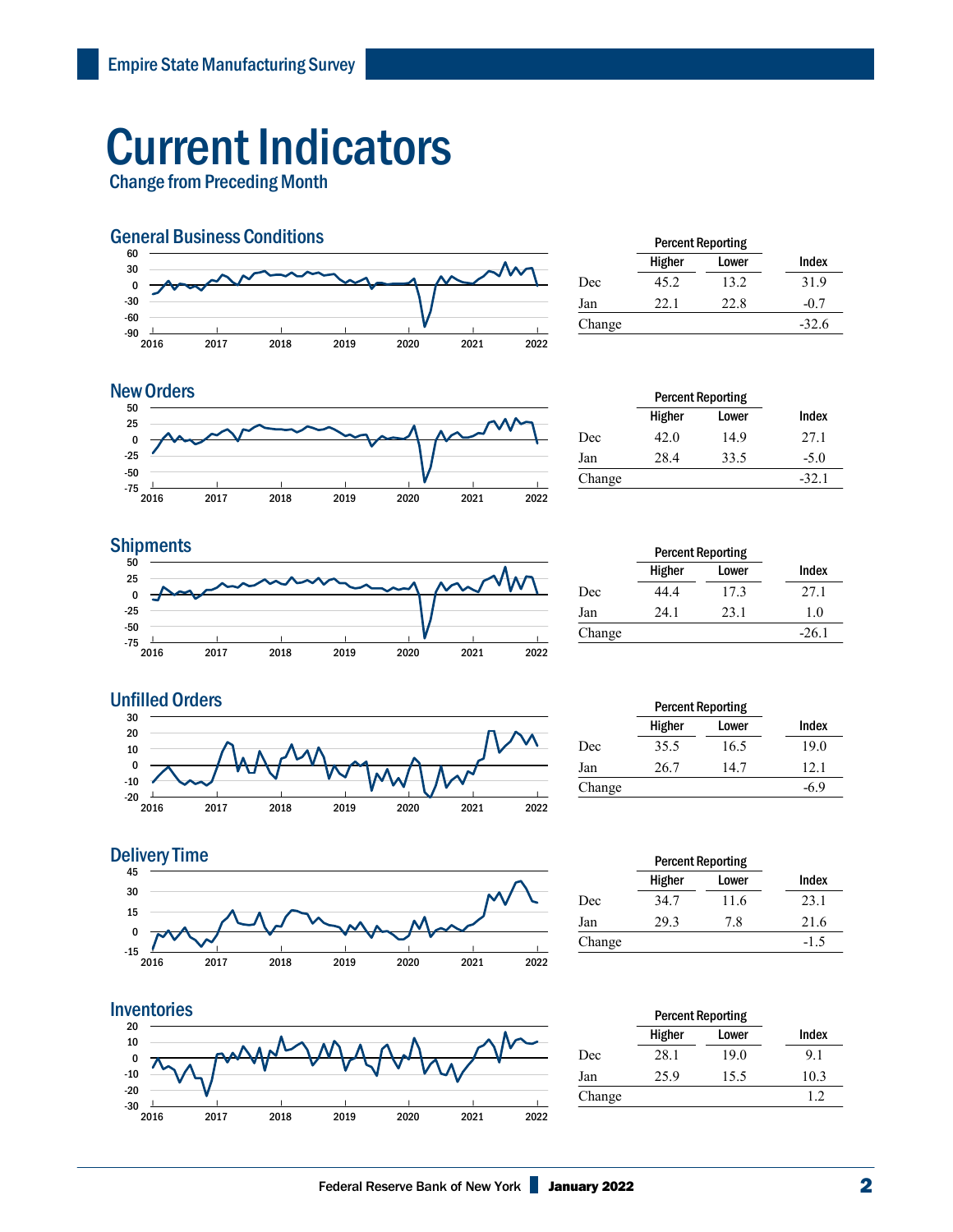## Current Indicators,*continued*

Change from Preceding Month



|        | <b>Percent Reporting</b> |       |        |
|--------|--------------------------|-------|--------|
|        | Higher                   | Lower | Index  |
| Dec    | 81.8                     | 1.7   | 80.2   |
| Jan    | 77.6                     | 0.9   | 76.7   |
| Change |                          |       | $-3.5$ |
|        |                          |       |        |



|        | <b>Percent Reporting</b> |       |        |
|--------|--------------------------|-------|--------|
|        | Higher                   | Lower | Index  |
| Dec    | 47.1                     | 2.5   | 44.6   |
| Jan    | 38.8                     | 1.7   | 37.1   |
| Change |                          |       | $-7.5$ |
|        |                          |       |        |

## **Number of Employees**



|        | <b>Percent Reporting</b> |       |        |
|--------|--------------------------|-------|--------|
|        | Higher                   | Lower | Index  |
| Dec    | 26.7                     | 5.3   | 21.4   |
| Jan    | 20.0                     | 3.9   | 16.1   |
| Change |                          |       | $-5.3$ |
|        |                          |       |        |



Note: Data are seasonally adjusted.

| Change |                          |       | $-5.3$ |
|--------|--------------------------|-------|--------|
|        |                          |       |        |
|        |                          |       |        |
|        |                          |       |        |
|        | <b>Percent Reporting</b> |       |        |
|        | Higher                   | Lower | Index  |
|        |                          |       |        |

|        | Higher | Lower | Index  |
|--------|--------|-------|--------|
| Dec    | 19.5   | 7.4   | 12.1   |
| Jan    | 17.3   | 6.9   | 10.3   |
| Change |        |       | $-1.8$ |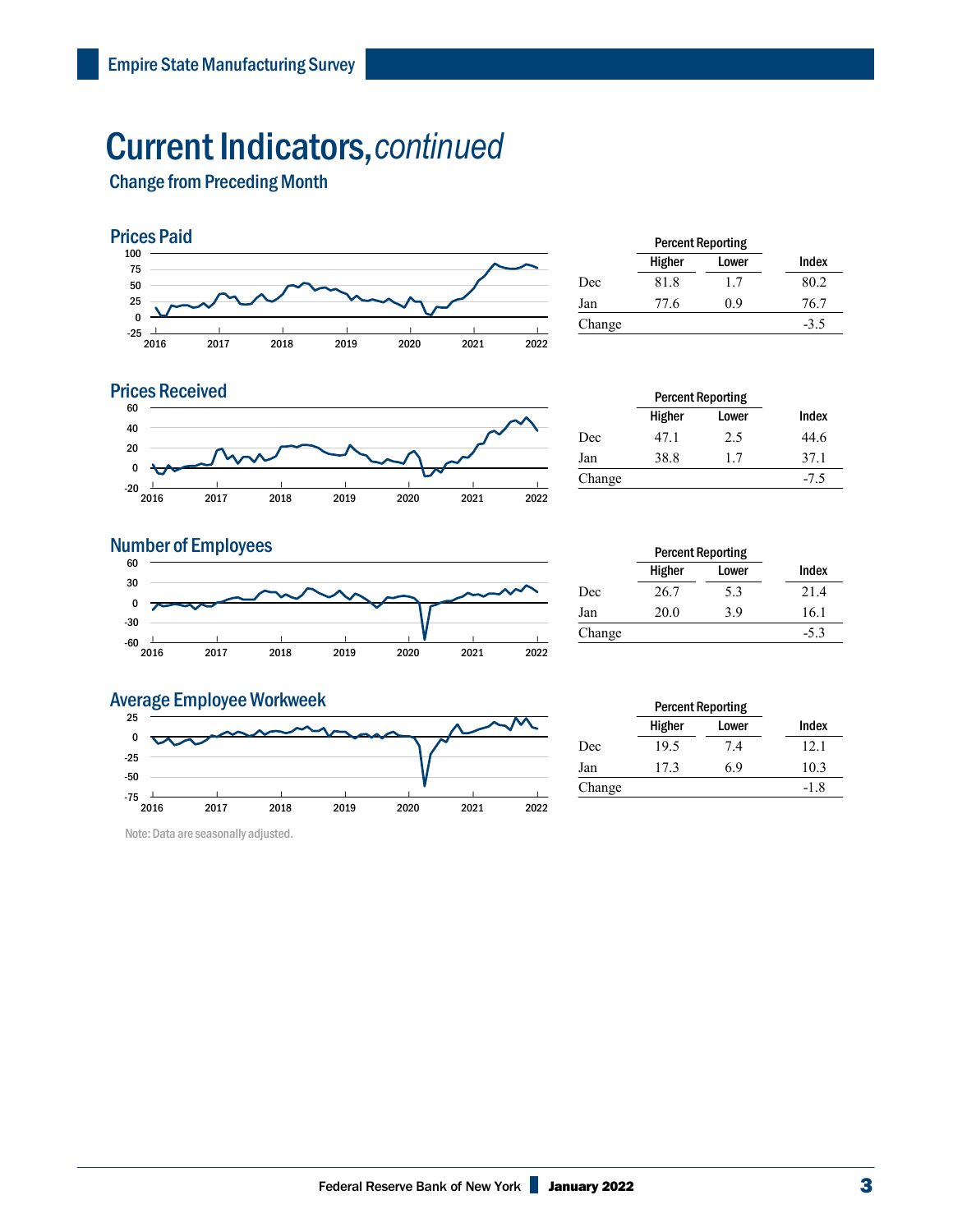## Forward-Looking Indicators

Expectations Six Months Ahead



|        | <b>Percent Reporting</b> |       |        |
|--------|--------------------------|-------|--------|
|        | Higher                   | Lower | Index  |
| Dec    | 46.5                     | 10.1  | 36.4   |
| Jan    | 43.9                     | 8.9   | 35.1   |
| Change |                          |       | $-1.3$ |
|        |                          |       |        |

#### $-20$   $\frac{1}{2016}$ | 2017 | 2018 | 2019 | 2020 | 2021 | 2022 | -20 0 20 40 60 New Orders **Percent Reporting**

|        | <b>Percent Reporting</b> |       |       |  |
|--------|--------------------------|-------|-------|--|
|        | Higher                   | Lower | Index |  |
| Dec    | 44.2.                    | 14.2  | 30.0  |  |
| Jan    | 41 2                     | 8.3   | 32.9  |  |
| Change |                          |       | 2.9   |  |



|        | <b>Percent Reporting</b> |       |       |
|--------|--------------------------|-------|-------|
|        | Higher                   | Lower | Index |
| Dec    | 41.2                     | 9.7   | 31.5  |
| Jan    | 39.4                     | 10.0  | 29.3  |
| Change |                          |       | -22   |
|        |                          |       |       |



|        | <b>Percent Reporting</b> |       |       |
|--------|--------------------------|-------|-------|
|        | Higher                   | Lower | Index |
| Dec    | 28.1                     | 18.2  | 9.9   |
| Jan    | 29.3                     | 18.1  | 11.2. |
| Change |                          |       | 1.3   |
|        |                          |       |       |





|        | <b>Percent Reporting</b> |       |       |
|--------|--------------------------|-------|-------|
|        | Higher                   | Lower | Index |
| Dec    | 26.4                     | 15.7  | 10.7  |
| Jan    | 19.8                     | 15.5  | 4.3   |
| Change |                          |       | -6.4  |
|        |                          |       |       |

| Index  |
|--------|
| 15.7   |
| 12.1   |
| $-3.6$ |
|        |